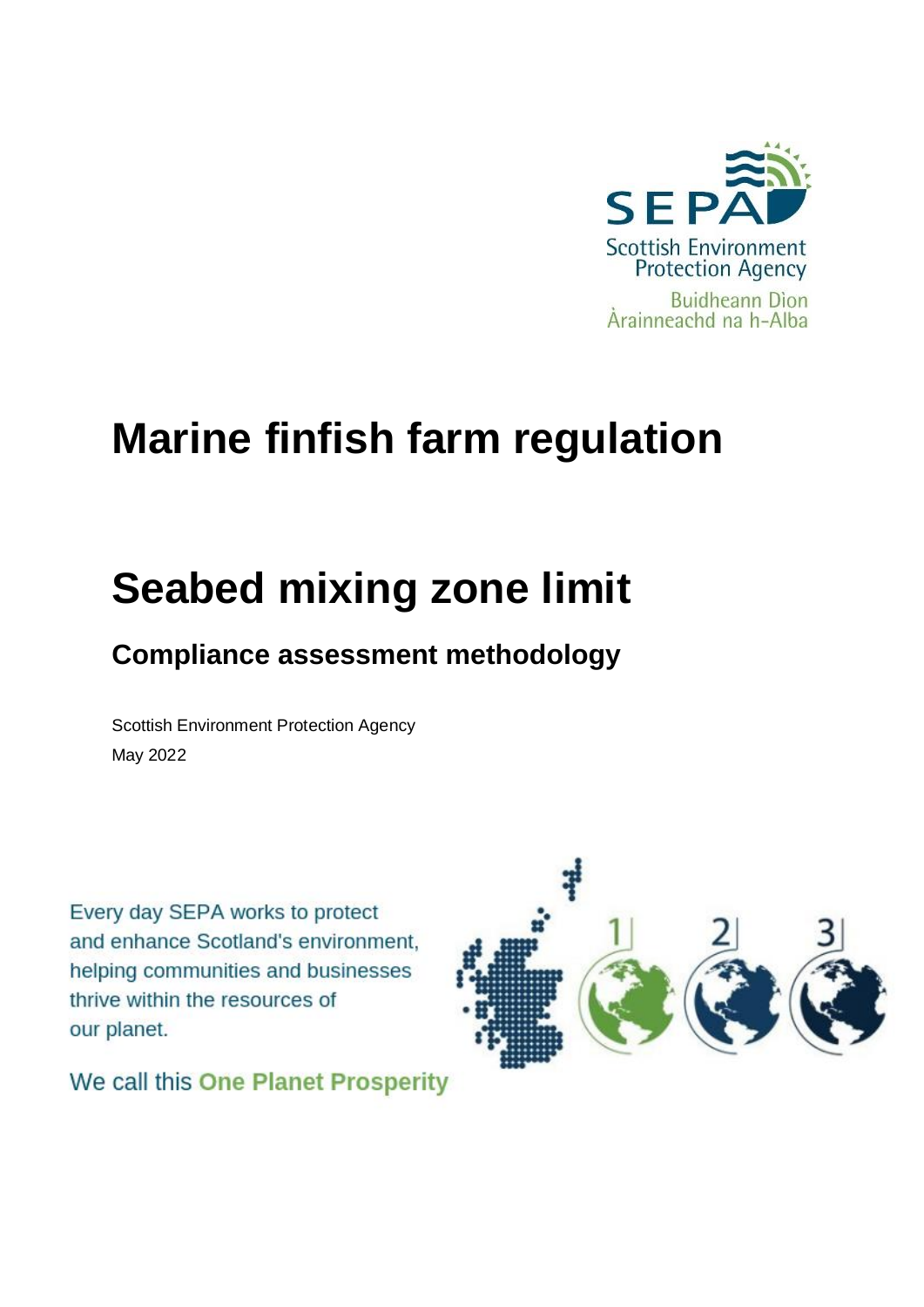#### **1 Introduction and permitted area**

- 1.1 The environmental standards with which operators must comply are specified in the farm's permit.
- 1.2 All permits will include a requirement to meet two standards for the biological condition of the seabed. One of the standards concerns the size of the observed mixing zone, relative to its maximum allowed area. The other must be met within the mixing zone at the outer edges of the pens. It is the methods used to assess the area-based standard which is the focus of this document.
- 1.3 The maximum permitted area of the mixing zone is specified in the farm's permit. It is equivalent to size of the non-overlapping area lying within 100 metres of pens in all directions (see Figure 1(a)). The permitted area is therefore a function of the pen dimensions, the number of pens comprising the farm, and their respective positioning.
- 1.4 The shape of a mixing zone around a farm is affected by local characteristics (e.g. the strength and direction of the bed current) that determine how far deposited matter spreads across the seabed in different directions. To reflect this, a mixing zone may extend more than 100 metres in some directions provided its area does not exceed the maximum permitted area specified in the farm's permit (see Figure 1(b)).
- 1.5 The biological standard applicable to all soft sediments is 0.64 and above as measured on the infaunal quality index (IQI; set out in the 2014 Standards Directions<sup>1</sup>). An IQI of 0.64 represents the good/moderate quality boundary. The observed mixing zone is defined as the area of seabed degraded to an IQI of less than 0.64 (i.e. to less than good quality).

<sup>1</sup> [https://www.gov.scot/publications/implementing-water-environment-water-services-scotland-act-](https://www.gov.scot/publications/implementing-water-environment-water-services-scotland-act-2003-assessing-scotlands/)[2003-assessing-scotlands/](https://www.gov.scot/publications/implementing-water-environment-water-services-scotland-act-2003-assessing-scotlands/)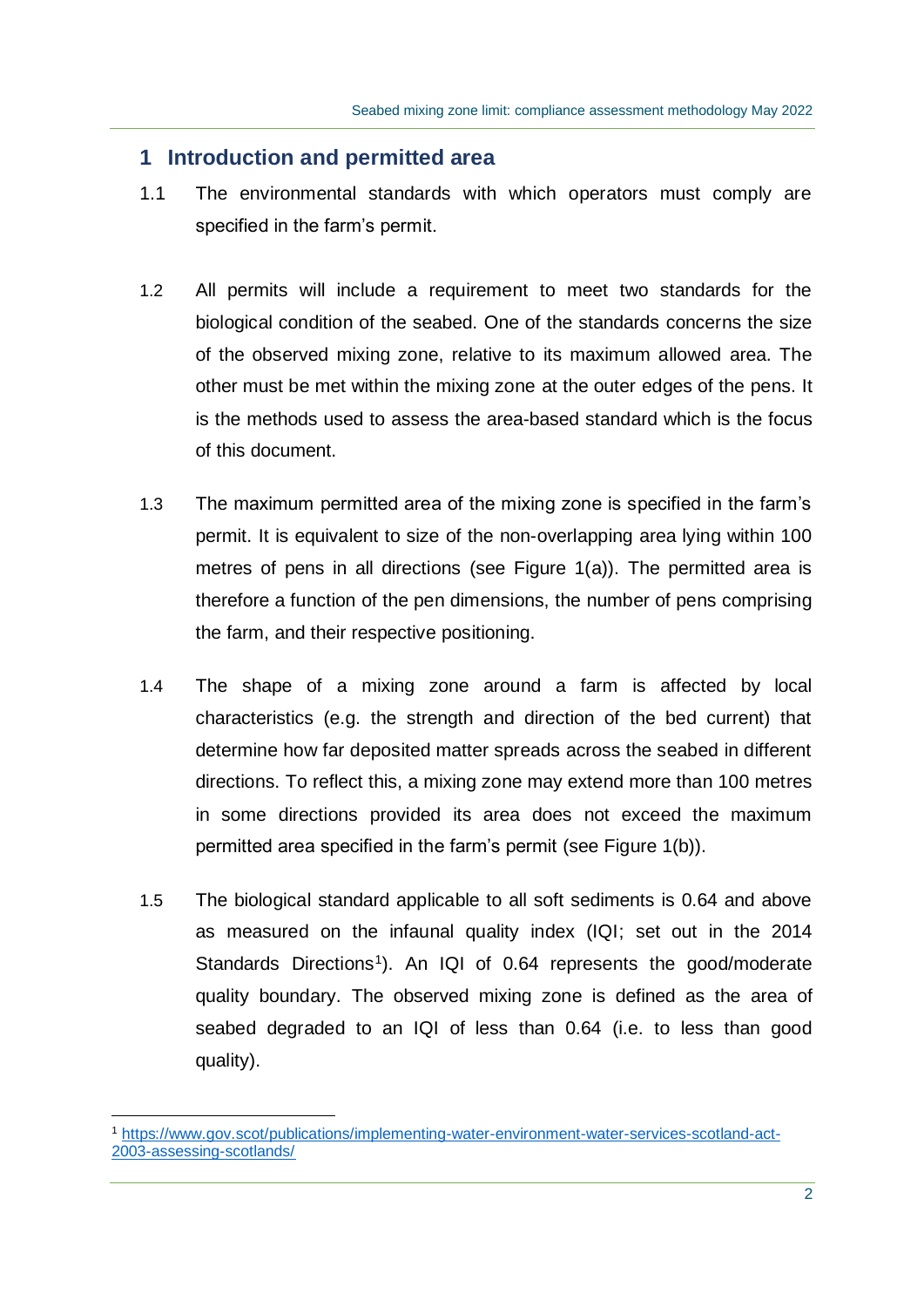- 1.6 A statistical model has been developed by SEPA which uses IQI monitoring from the vicinity of a marine finfish farm to assess the size of the observed mixing zone area, whilst also quantifying the uncertainty around that estimate. This observed mixing zone is then compared against the permitted area. This document describes that model and methodology.
- 1.7 This statistical model has been tested successfully against a series of realworld datasets.



**Figure 1: Schematics showing: (a) a farm's permitted mixing zone, based on a 100 m buffer projected from pen edges; and (b) the observed mixing zone, based on IQI monitoring. Note that the observed mixing zone may be offset from the farm's centre.**

#### **2 Model overview & data inputs**

2.1 The goal of the statistical model described here is to use the monitoring data to estimate the footprint area, allowing it to be compared against the permitted area.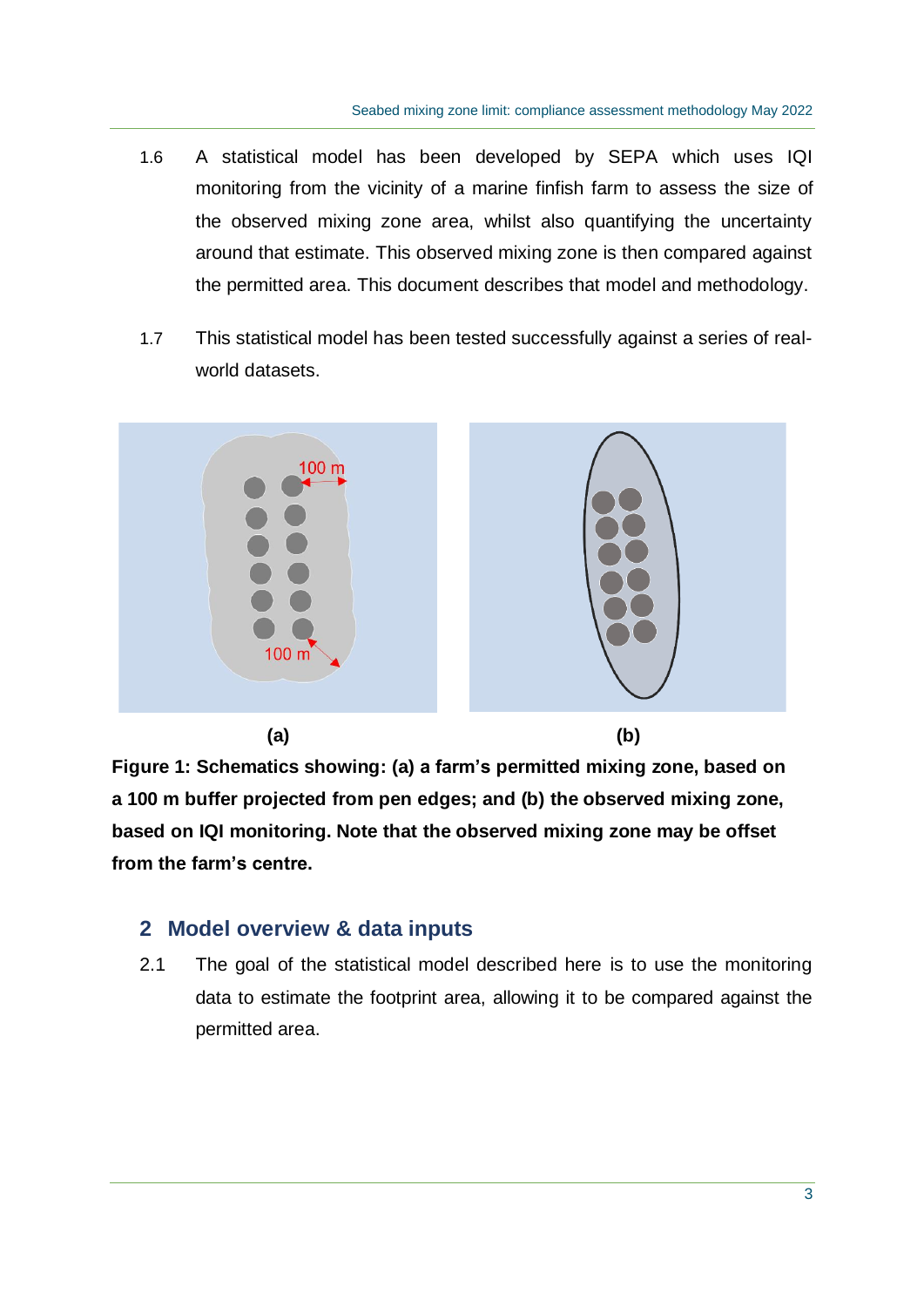- 2.2 Further information on how a monitoring survey should be conducted is detailed separately in the Environmental Monitoring Plan (EMP) guidance<sup>2</sup>.
- 2.3 Each aspect of the model is described in greater detail in remainder of the document, although a high-level view of the main steps is provided here (see Figure 2).



**Figure 2: Overview of the modelling process**

2.4 A farm's observed mixing zone area is calculated where possible by collecting IQI data along a minimum of 4 transects, each comprised of a minimum of 7 stations, radiating out from the fish farm in different directions (comprising a minimum of 28 stations). The Environmental Monitoring Plan Guidance provides information on how to calculate the area when it is not possible to collect IQI data from all transects.

<sup>2</sup> Scottish Environment Protection Agency (2022) *Marine Finfish Farms: Seabed environmental standards - Demonstrating compliance.* Accessible at: <https://www.sepa.org.uk/regulations/water/aquaculture/pre-application/>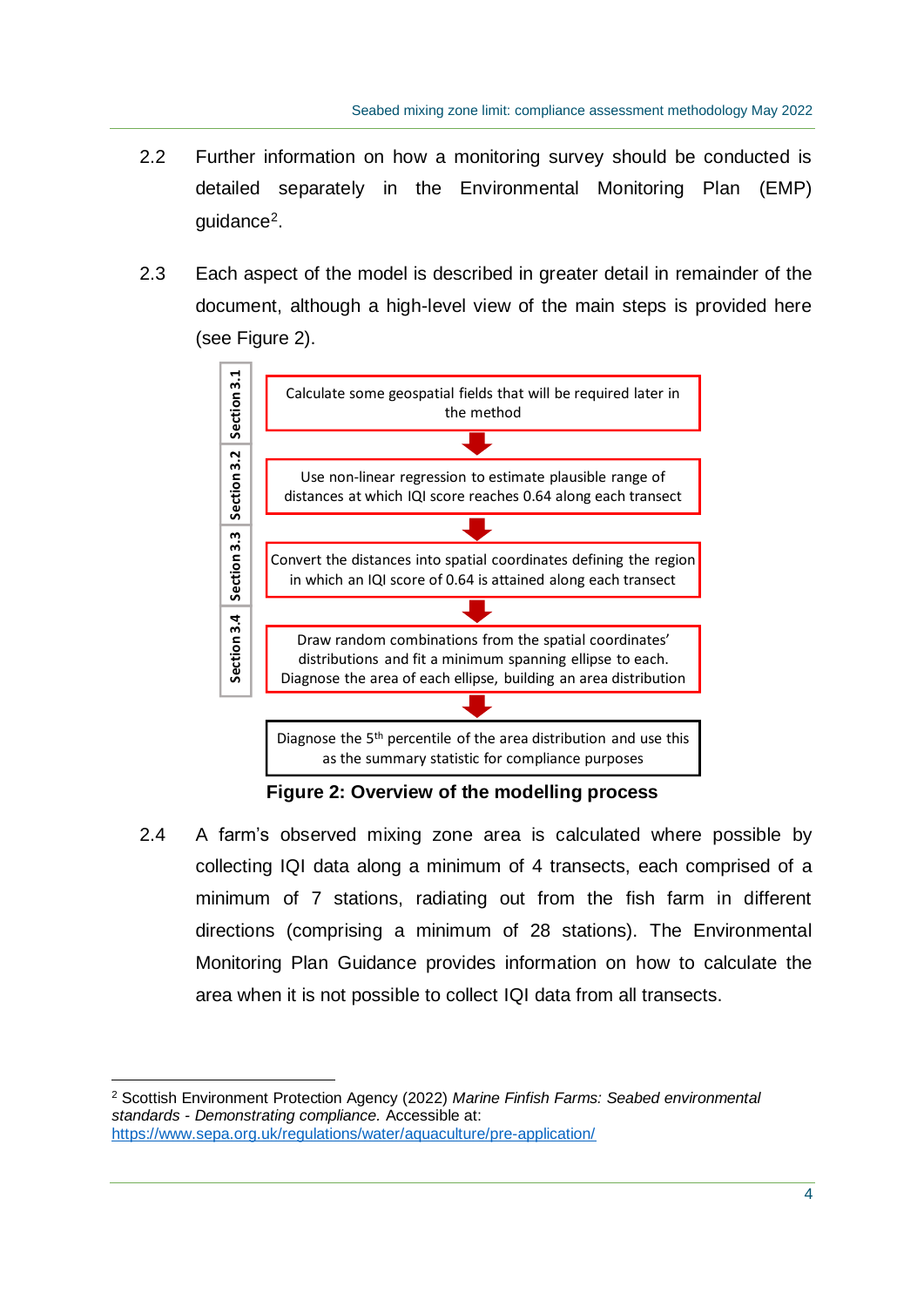- 2.5 The spatially structured monitoring points are appropriately oriented and scaled to capture the distance to the IQI for good quality along each axis of the farm's expected depositional footprint.
- 2.6 With increasing distance from the pen edge, it is expected that IQI will tend to increase (although every IQI result is also subject to random noise). The distance from the fish farm at which IQI reaches 0.64 is of primary interest. It is expected that the monitoring submitted will clearly demonstrate a return to good biological quality along each transect.
- 2.7 The limited number of IQI stations means that the estimate of this distance will be uncertain, to some extent. Non-linear regression is used to determine a plausible range of distances at which IQI attains a value of 0.64, and hence provide a measure of that uncertainty.
- 2.8 A method of using these distance estimates to infer a footprint area is required, so that compliance can be assessed against the permitted area. Such an approach requires some assumption as to the geometric shape of the footprint.
- 2.9 The simplest and most flexible assumption for this shape is an ellipse. It is also consistent with the view that a farm's discharge may be expected to spread further along the axis of the tidal flow than perpendicular to the flow.
- 2.10 Under this elliptical footprint assumption, the final step is to take the distances/spatial positions at which IQI attains 0.64 and use these to construct a series of ellipses which just enclose each set of positions. Such an ellipse is known as a minimum spanning ellipse. The area of each of these minimum spanning ellipses is diagnosed, yielding a distribution of footprint areas, commensurate with the uncertainty in the distance to a stable IQI condition of 0.64 or better along each transect.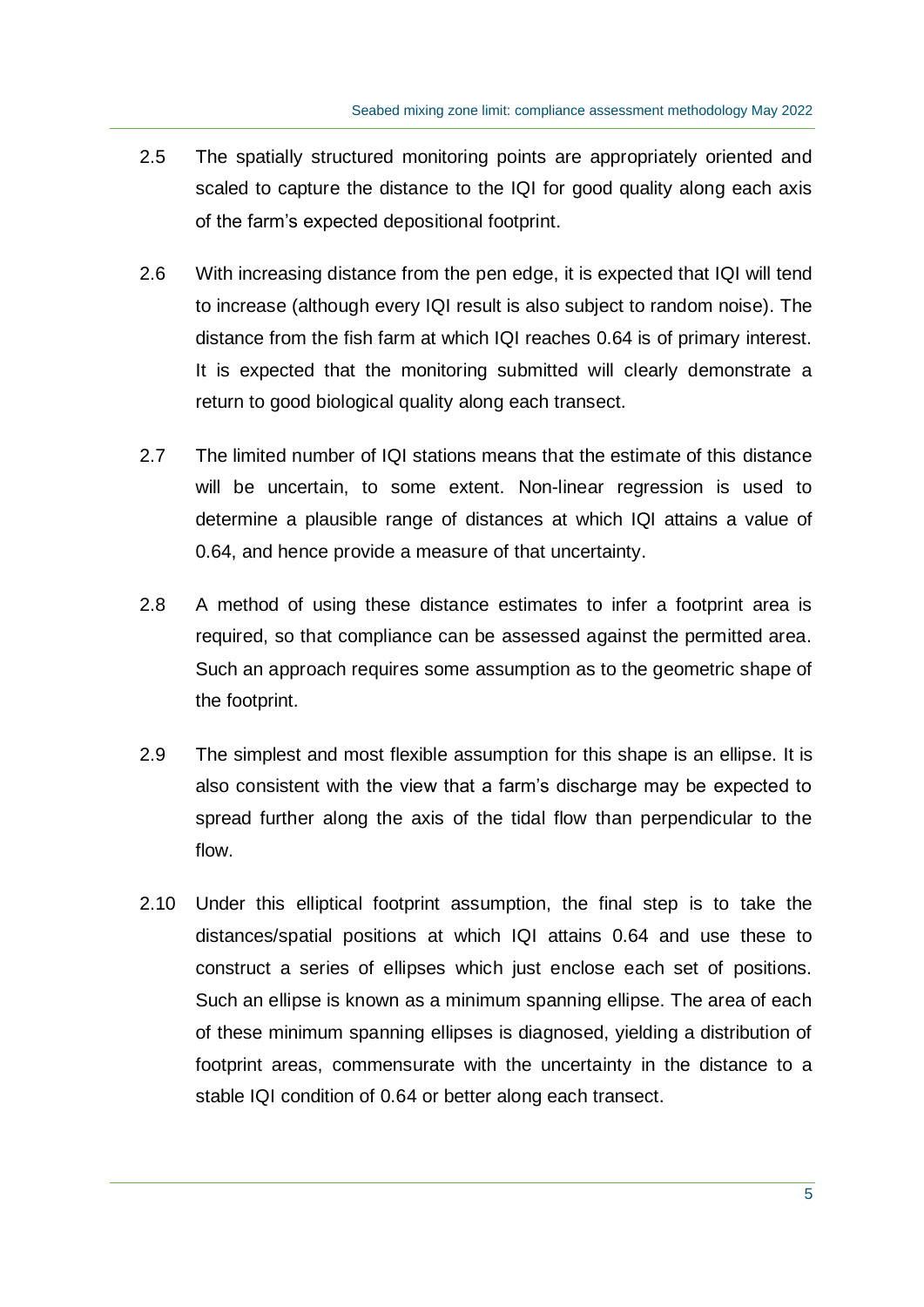- 2.11 When using this method of assessing compliance, SEPA will determine a farm to be non-compliant with the mixing zone standard when it is confident (95% certain) that the observed mixing zone area exceeds the maximum permitted mixing zone area. The means by which this is done is by comparing the  $5<sup>th</sup>$  percentile (P<sub>5%</sub>) of the distribution of estimated footprint areas against the maximum permitted mixing zone area.
- 2.12 The following sections will describe the above in greater detail.
- 2.13 In due course, SEPA is aiming to provide an online calculator, which allows the input of IQI data by finfish farm operators and then provides estimation of the observed mixing zone area.

#### **3 Model description**

The model uses several scripts, run sequentially, to move from input IQI data to an estimate of the size of a site's footprint. These scripts are detailed below.

#### **3.1 Geospatial precursors**

- 3.1.1 Later parts of the method rely on certain geospatial information. These are derived for each transect here.
- 3.1.2 The calculated fields include:
	- The best-fit bearing for each transect
	- Distances of each station from pen edge
	- Spatial separation between stations
	- Whether the scatter of stations around the best-fit bearing remains within acceptable constraints
- 3.1.3 A summary table describing this information is outputted by the model. In addition, some of these calculated fields are used in later parts of the model.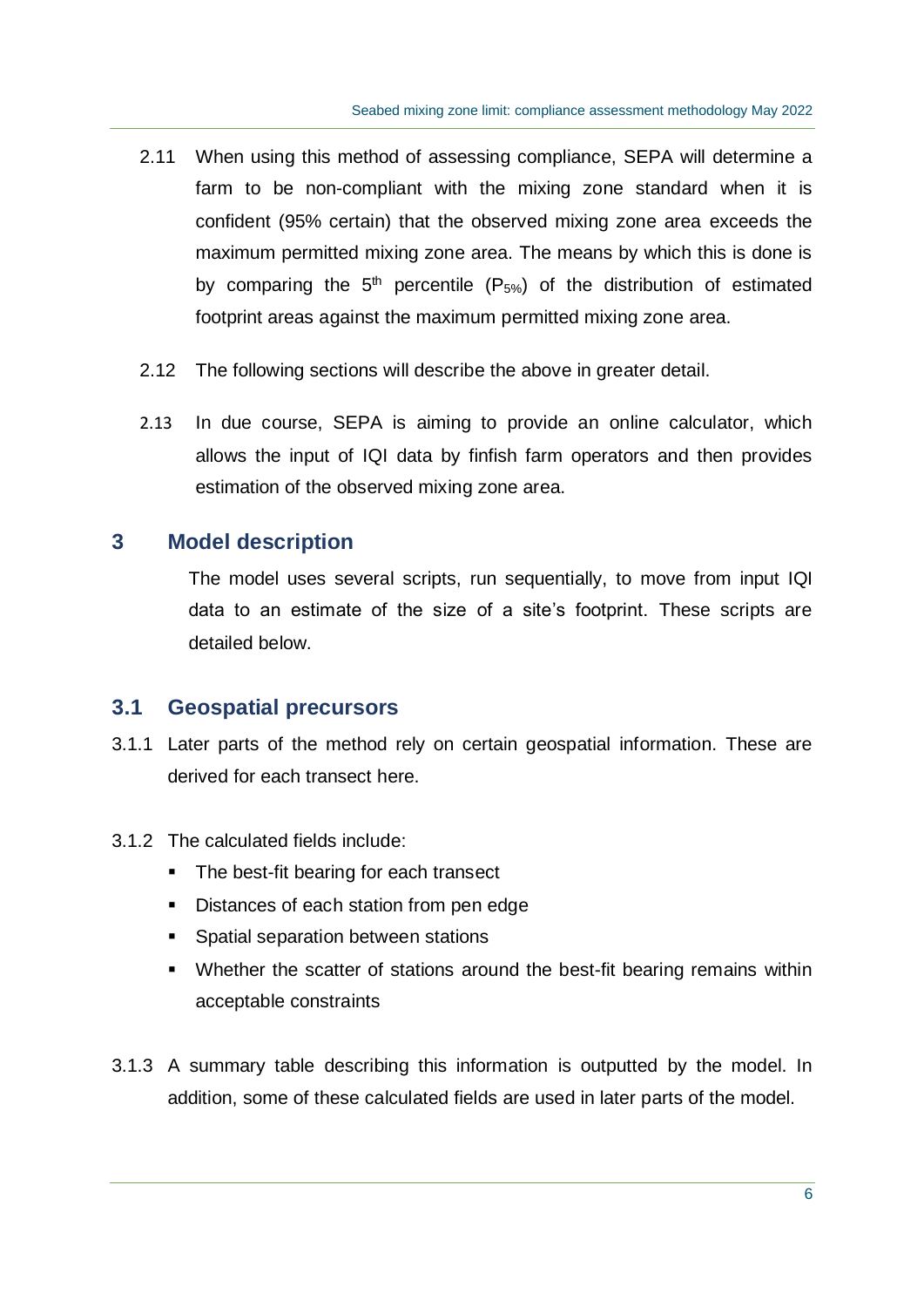#### **3.2 Probabilistic regression approach**

- 3.2.1 The goal of this part of the model is to use the IQI monitoring to estimate the distance along each transect at which the IQI attains a value of 0.64. These distances are used later in the method to quantify a farm's mixing zone.
- 3.2.2 Although it may be reasonable to assume that true IQI increases monotonically with distance from the farm, this is not always true of real-world data since all measurements are subject to random variation.
- 3.2.3 The approach used here is to fit a non-linear model that adequately describes how the IQI increases with distance from the pen edge along each transect. Each transect is fitted separately.
- 3.2.4 This regression model can then be used to interpolate between observations and estimate the distance at which the mean IQI would equal 0.64.
- 3.2.5 The first step is to establish the distance to good quality, based on the reduced analysis approach (this is the distance to the first of two consecutive stations with an IQI of 0.64 or above; see the EMP guidance for further details<sup>2</sup>). This may be used in cases where this reduced analysis approach has been explicitly chosen by the operator to reduce analysis costs; it also acts as a useful fallback in cases where the data submitted are unsuitable for fitting regression models to.
- 3.2.6 An initial non-linear model is now fitted to the data. This is only a first attempt for reference purposes and may be superseded later in the process. The initial, and subsequent, models are fitted using the DRC package<sup>3</sup>.

<sup>3</sup> Ritz C., Baty F., Streibig J.C., Gerhard D. (2015) *Dose-Response Analysis Using R.* PLoS ONE 10(12): e0146021.<https://doi.org/10.1371/journal.pone.0146021>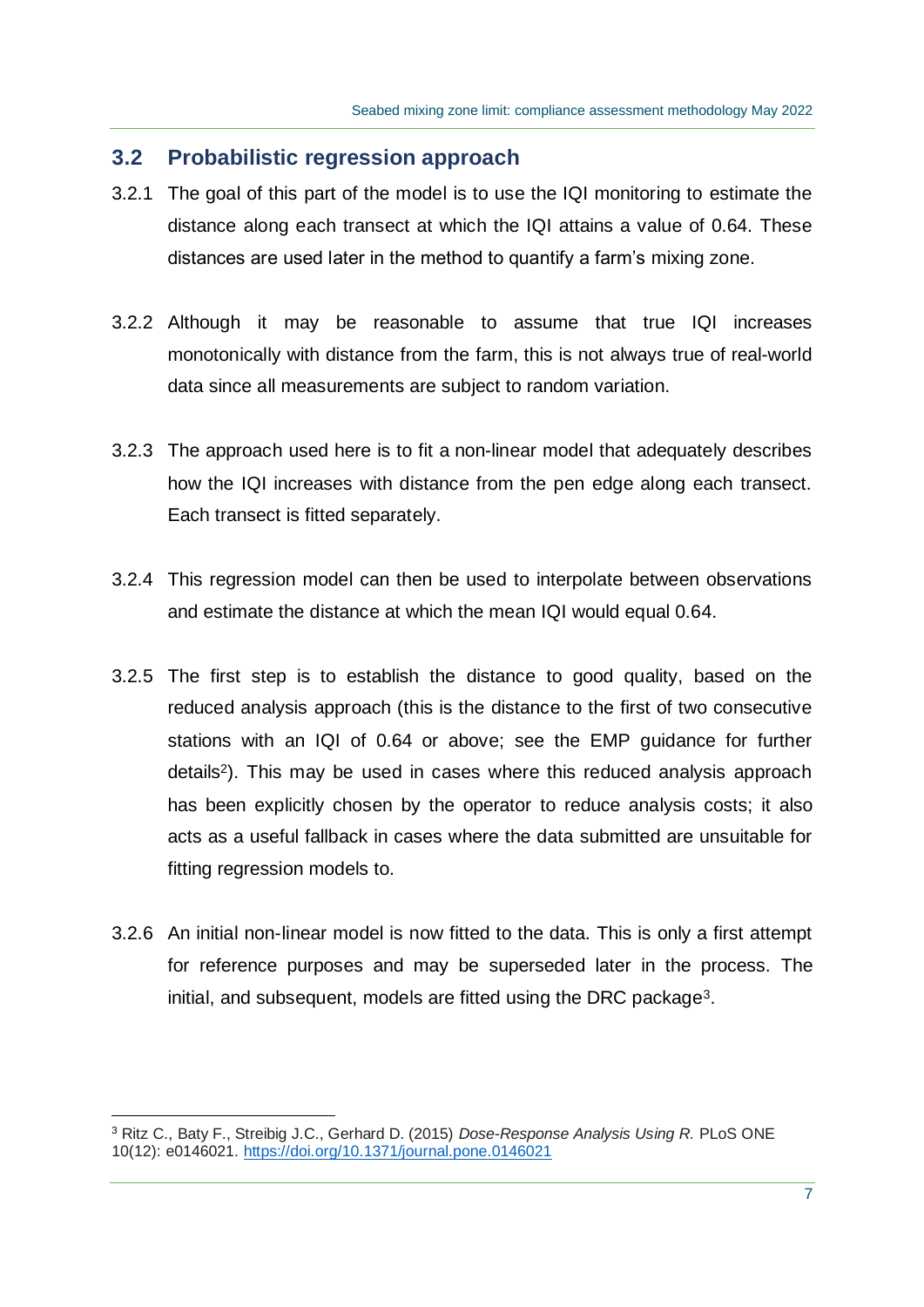- 3.2.7 A simpler, linear regression is also fitted, acting as an informal lack-of-fit test. Experience has shown that, for well-planned transects of appropriate length, it is highly unusual for a linear regression to out-perform a non-linear one. If it does, a warning is returned in the output summary table.
- 3.2.8 Several alternative non-linear models are now used to compare against the initial one. The models which will be used are:
	- A three-parameter Michaelis-Menten function
	- A four-parameter logistic function
	- A five-parameter logistic function
- 3.2.9 The forms of these models are detailed in the appendix.
- 3.2.10 For the purposes of model comparison and final selection, these models are ordered using the Akaike Information Criterion<sup>4</sup> (AIC). This metric is used to identify the best performing model overall.
- 3.2.11 Since it is important to balance model complexity against parsimony, the best performing model is then compared against simpler models (with fewer parameters). If a simpler model does not perform significantly worse than the best fitting one ( $\Delta AIC \le 10$ ), this model is preferred.
- 3.2.12 When trying to estimate any quantity, it is important to adequately acknowledge uncertainty. It is accepted that different ways exist to quantify uncertainty around model fits. Resampling the residuals between the best-fit curve and monitoring data is the approach favoured here. This generates a series of new datasets to which the model can be refitted. This approach has the advantage of performing well on non-linear models fitted to a relatively small number of data points<sup>5</sup>.

<sup>4</sup> Lambert, B. (2018). *A student's guide to Bayesian statistics* (p. 231). Sage.

<sup>5</sup> Ritz, C., Streibig, J. C., & Streibig, J. C. (2008). *Nonlinear regression with R* (Vol. 10; p. 96). New York: Springer.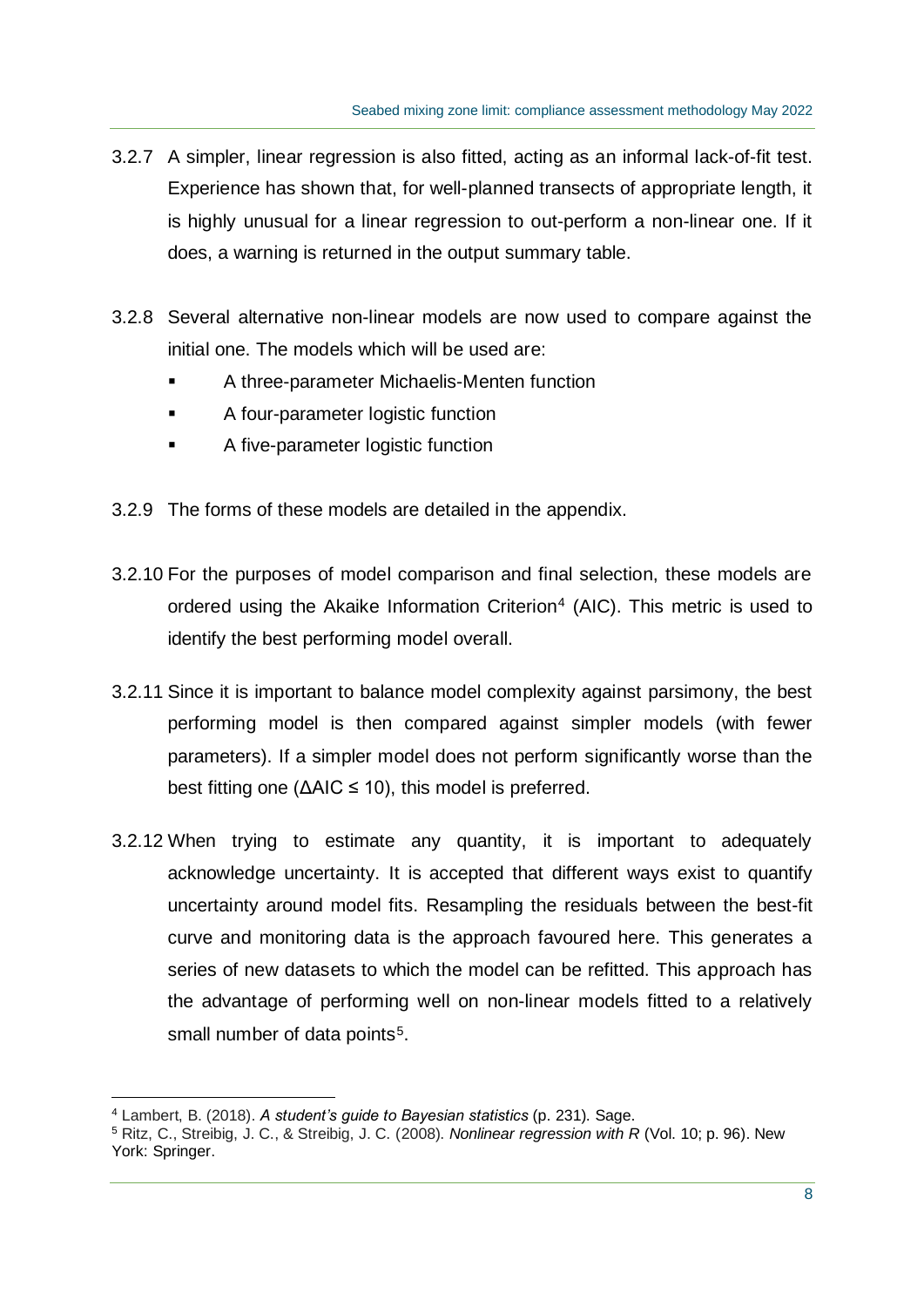3.2.13 Within the present context, this means that rather than relying on a single best-fit estimate for the distance at which IQI reaches 0.64, we perform each regression multiple times on resampled data. This generates a series of curves, around the best-fit estimate (see Figure 3).



**Figure 3: Approaches to interpolating between data points to determine distance(s) at which IQI reaches 0.64. In (a), a single best-fit curve is fitted, which does not quantify the uncertainty around that fit. A single distance to IQI=0.64 is estimated (red, vertical line). In (b), the data are resampled to generate a series of curves (a spaghetti plot). These curves yield a region at which IQI is likely to reach 0.64 (grey, shaded area).**

- 3.2.14 The data are resampled 500 times this number being chosen since it was sufficient for the test datasets' compliance result to converge, whilst avoiding unnecessary computational expense.
- 3.2.15 The distance at which IQI on each of these curves reaches 0.64 is diagnosed. The result of this approach is a likelihood distribution for the quantity of real interest - the distance to good quality for each transect (see Figure 4).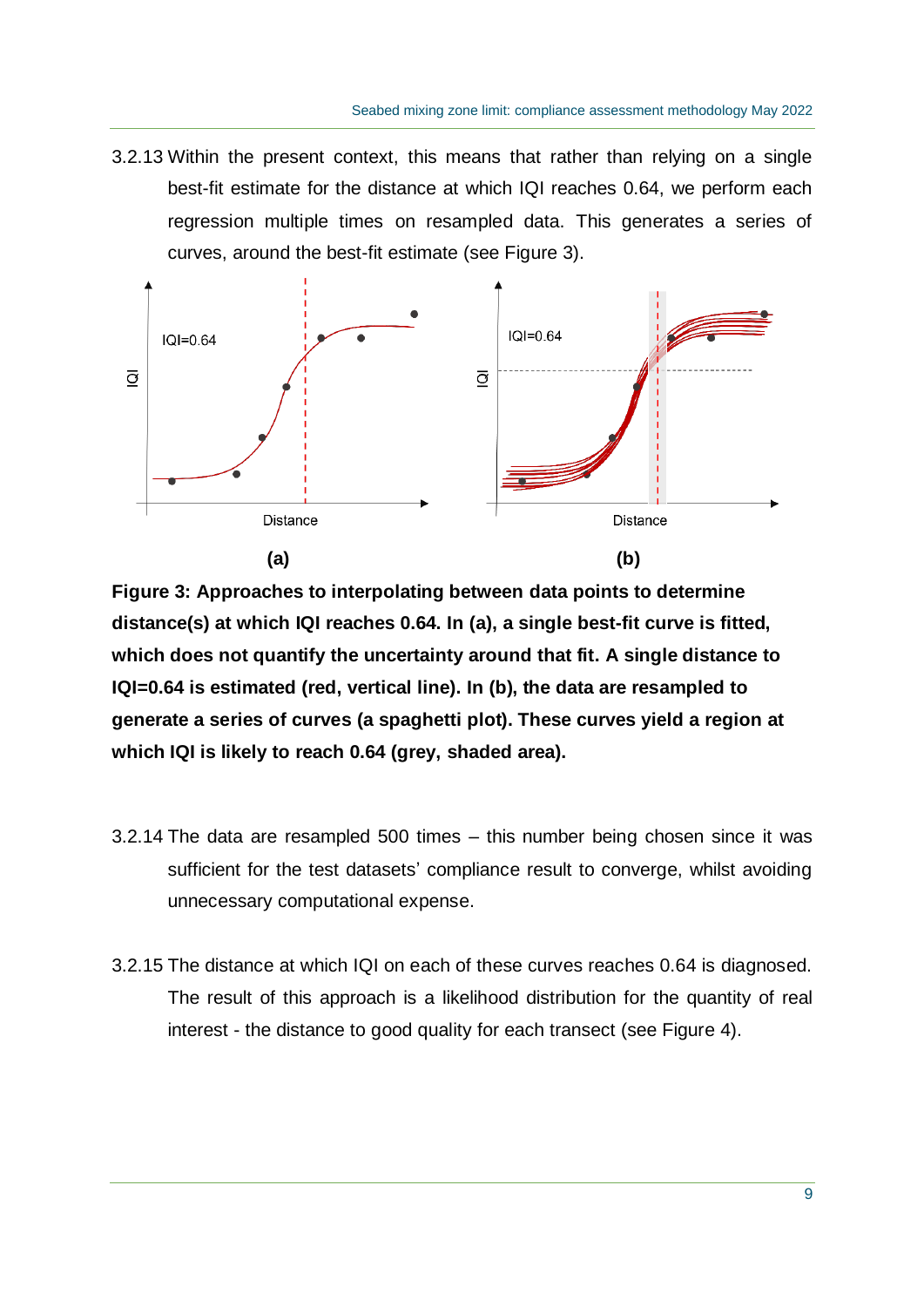

**Figure 4: Regression curves based on resampled data, and corresponding histogram of distances at which IQI reaches 0.64.**

- 3.2.16 The percentage of these curves which reach 0.64 is also checked. In cases where this is less than 100%, ambiguity remains as to whether a good quality condition has been achieved. Consequently, the reduced monitoring approach is used in these situations – with the distance to the first of two consecutive stations with an IQI of 0.64 or above being used.
- 3.2.17 For ease of visualization & storage reasons, the resampled model fits are distilled down to a single heatmap summarising these model fits (see Figure 5), along with a distribution of estimated distances to good.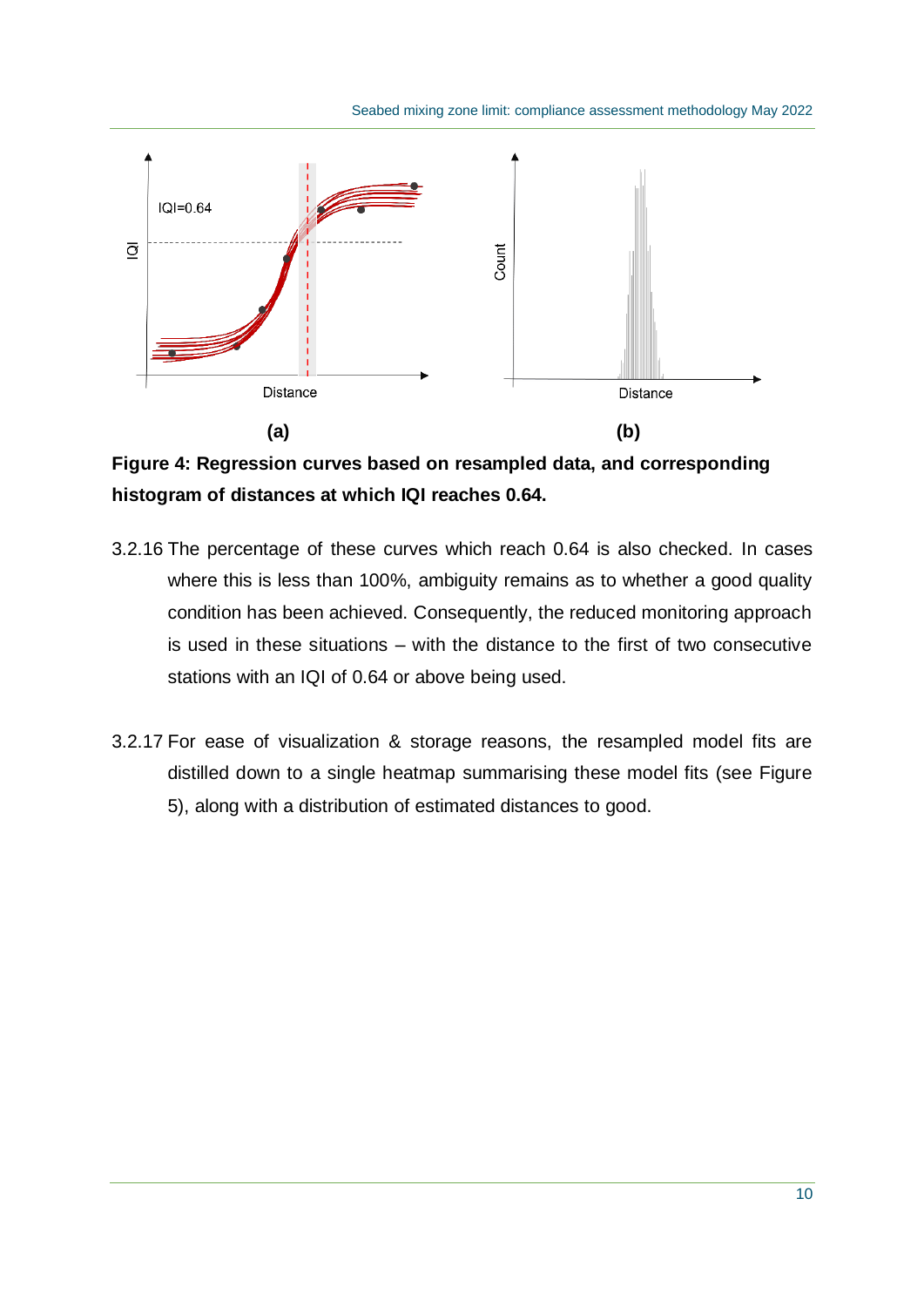

**Figure 5: Different ways of displaying results of probabilistic regression. In (a), each curve is displayed in a spaghetti plot. In (b), these curves are distilled down to a heatmap, where each hexagon is coloured by the number of curves which pass through it.**

- 3.2.18 It is important to note that the number of data points used to construct these non-linear models is close to the lower limit of what is reasonable. This is a consequence of the challenges of acquiring and analysing IQI samples. The placement of the IQI stations must be carefully considered when the EMP is produced, as is stressed in the relevant guidance<sup>2</sup>. In an ideal situation, and assuming a transect consists of 7 IQI stations, 2-3 of these would fall outside the mixing zone with the remainder distributed closer to the pen edge.
- 3.2.19 Situations where the form of the IQI evolution with distance is not well constrained by the monitoring data may lead to issues with model fitting. Such scenarios, and the approach SEPA will use to handle them, are described in Figure 6.
- 3.2.20 Where the reduced monitoring rule, rather than a resampled model, is used to generate a distance-to-good distribution this is expected to be conservative/precautionary. It is used in cases where: 1) insufficient IQI stations have been analysed to fit a model to; or 2) sufficient IQI stations have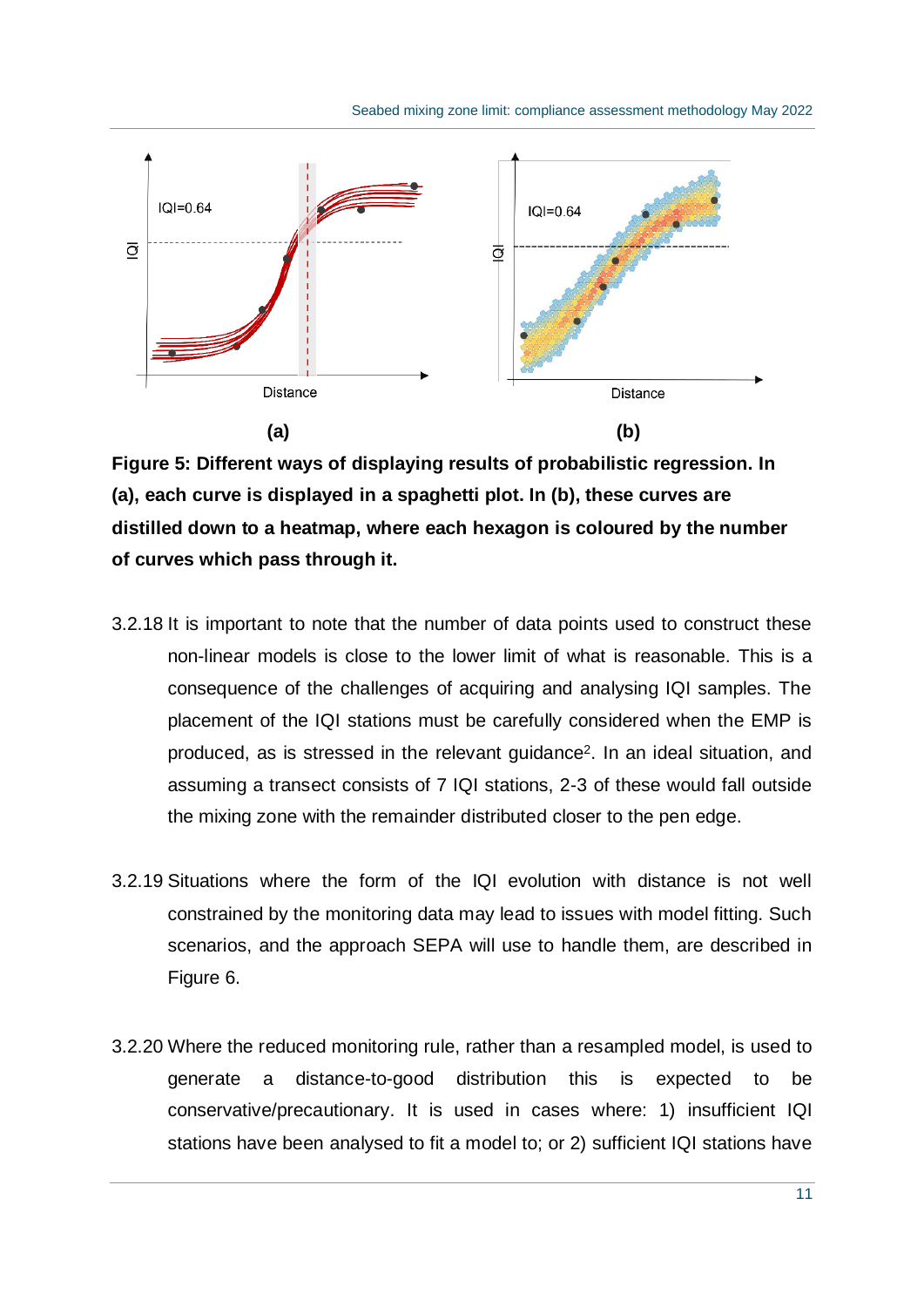been analysed, but the resulting regression model is of insufficient quality to use.



**Figure 6: Approaches to situations where data is unsuitable for use with the probabilistic regression model**

#### **3.3 Estimating breach coordinates**

- 3.3.1 This step takes the likelihood distributions, from the previous step, and transforms them into equivalent spatial coordinates.
- 3.3.2 A single set of breach coordinates is attained by projecting from the pen edge station by one of the distances to good along the best-fit bearing for that transect.
- 3.3.3 This is repeated for every distance to good which forms the likelihood distribution, constructed in the previous script.
- 3.3.4 This process is repeated for every transect in the survey.
- 3.3.5 The result is a dataset of spatial coordinates, characterising the region in which an IQI of 0.64 (good) is expected to be achieved.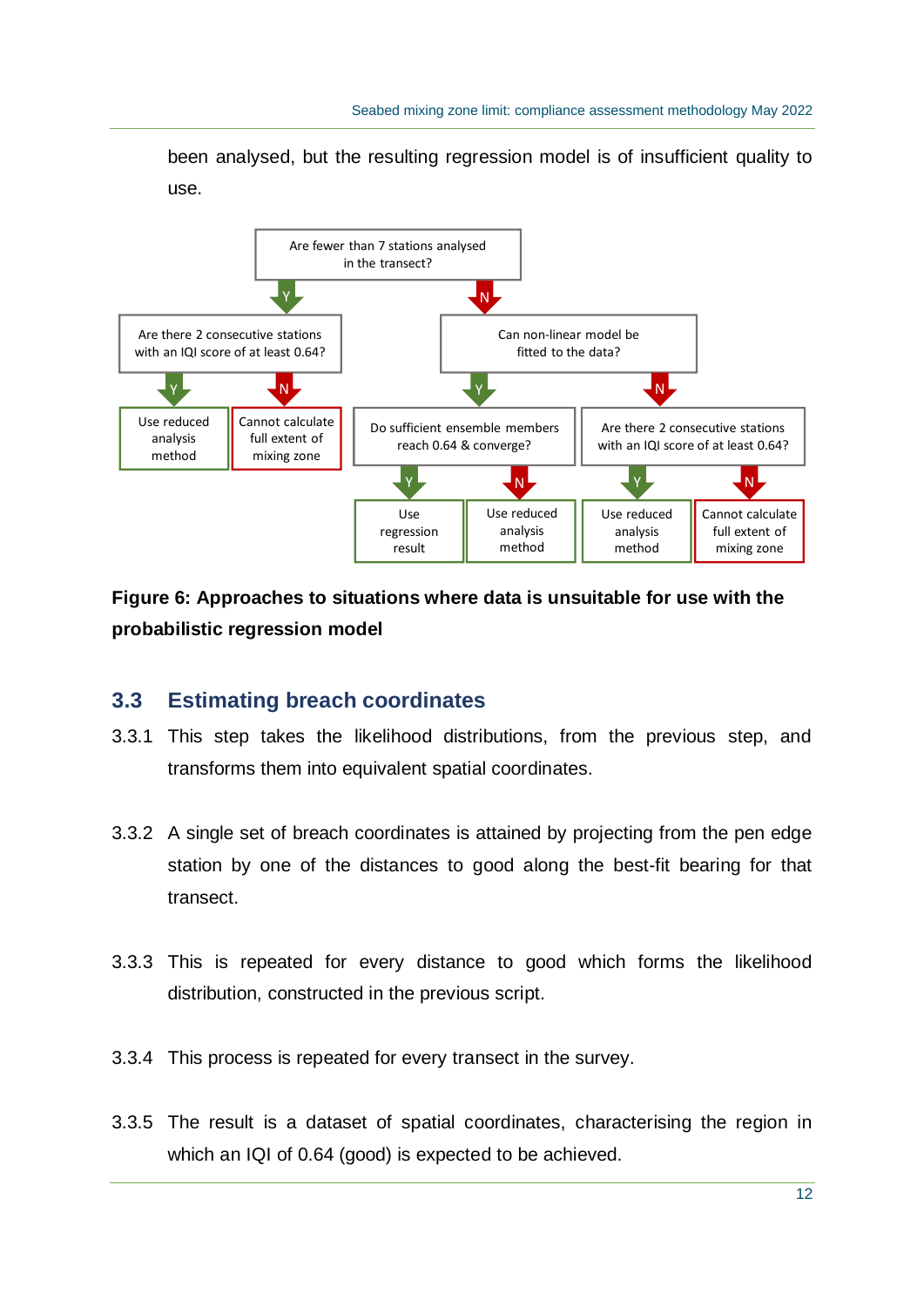3.3.6 These positions are the spatial equivalents of the distance likelihood distributions calculated in the previous step (Figure 7).



**Figure 7: Conversion of (a) distances to good into (b) corresponding spatial coordinates. Breach positions are indicated by red dots, sized by frequency.**

3.3.7 In addition to the above, the spatial coordinates corresponding to the best-fit breach distance (distance at which IQI=0.64) are also diagnosed.

#### **3.4 Area approach**

- 3.4.1 These spatial coordinates are now used to quantify the observed footprint area. This allows compliance to be assessed against the permitted area.
- 3.4.2 This is accomplished by taking these distributions of breach coordinates for each transect, randomly drawing one result from each transect, then drawing the minimum spanning ellipse which will enclose these locations. The area of the resulting ellipse is then diagnosed.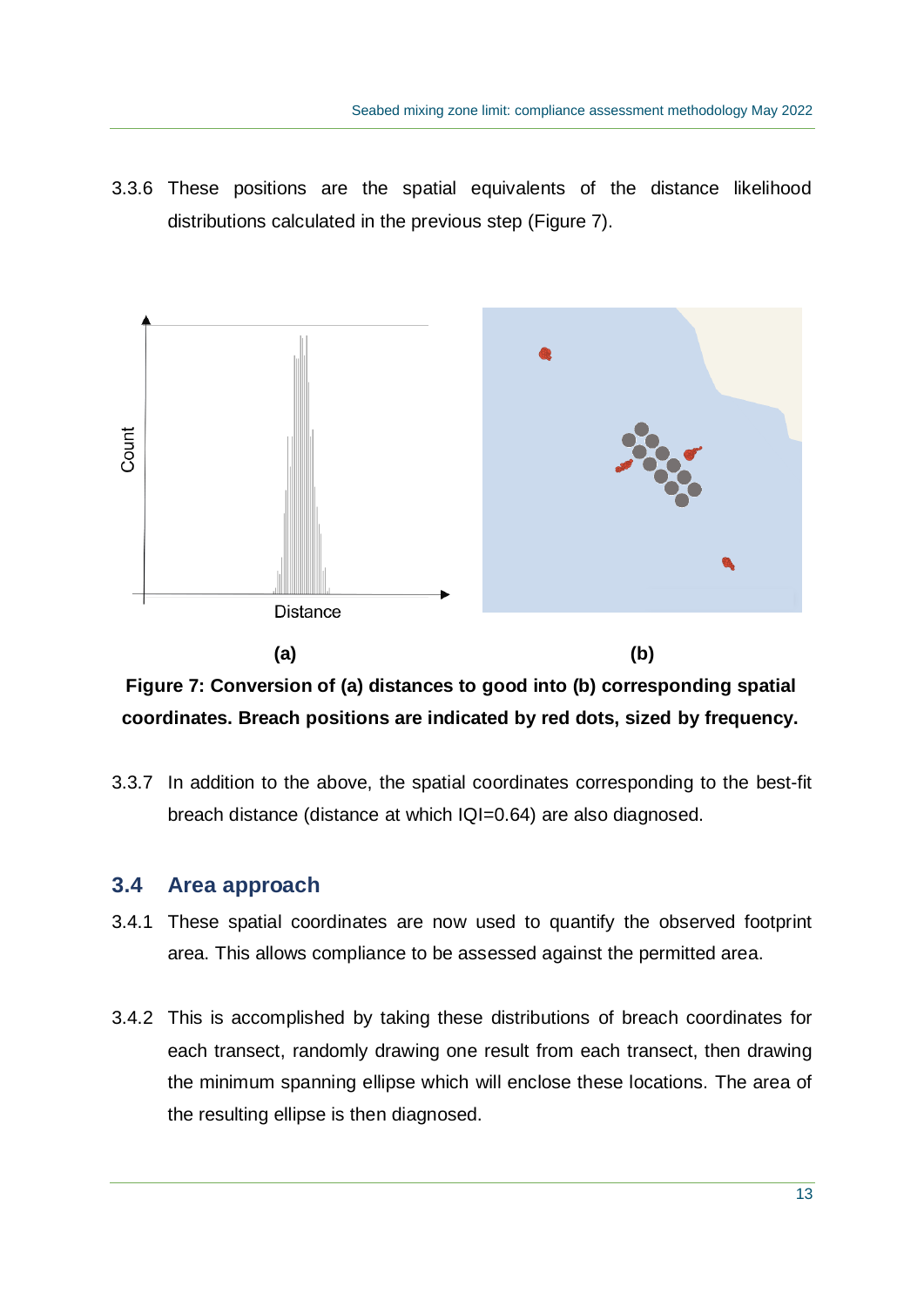

**Figure 8: Indicative ellipse and histogram of footprint areas. In (a), an indicative ellipse is shown, based on the best-fit regression results. In (b), the footprint area distribution is displayed. The red line indicates the 5th percentile, which is used for compliance assessment.**

- 3.4.3 This is then repeated many times, until a distribution of areas has been created for the farm's footprint (Figure 8).
- 3.4.4 Summary statistics can be used to summarise any distribution. For this work, the  $P_{5%}$  footprint area is used for compliance assessment. This statistic is consistent with SEPA being 95% confident that a site has failed, before classing it as failing.
- 3.4.5 The  $P_{5\%}$  footprint area is compared against the permitted area. If this observed  $P_{5\%}$  footprint area is larger than what is permitted, SEPA can be sufficiently confident that the site has failed to meet this standard.
- 3.4.7 The model also displays a single elliptical polygon, based on the best-fit breach distance/coordinates for each transect. This ellipse polygon is provided only for indicative purposes. It is important to note that since a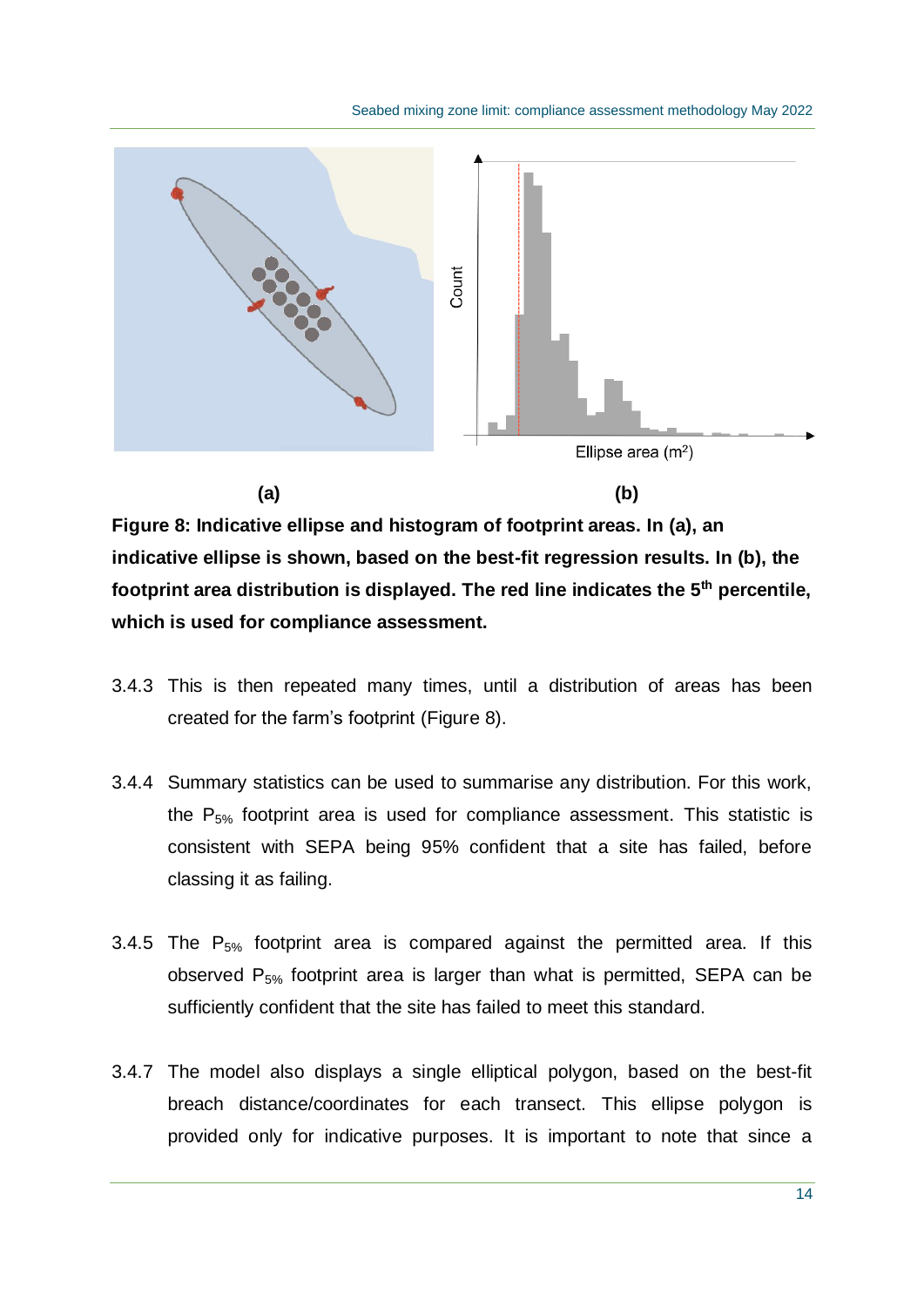probabilistic approach is used for compliance assessment, no single polygon uniquely describes the modelled footprint.

#### **4 Extending model to multiple, overlapping elliptical inputs**

- 4.1 The above approaches handle single pen group surveys, in addition to multiple pen group surveys where the footprint area is modelled as a single ellipse.
- 4.2 The EMP guidance does allow the calculated footprint of a multi-pen group farm to be formed of multiple ellipses (one per pen group), where sufficient evidence from the inter-pen group region is provided to constrain multiple ellipses.
- 4.3 The principles outlined in this document can be adapted to calculate such a footprint. Adequate data to support the bounding of the ellipses in the interpen group region will be required.
- 4.4 This evidence could consist of either:
	- One full transect per pen group, which allows for the probabilistic regression model to be used (with a distribution of distances returned); or
	- A reduced-analysis approach where two consecutive stations with an IQI of at least 0.64 are returned, and the distance to the first station is used. Further details of these approaches are available in the EMP guidance<sup>2</sup>.
- 4.5 To calculate a footprint area, the approach described in Section 3.4 can be adapted for use with multiple ellipses, such that:
	- One ellipse per pen group is constructed for each random draw of breach positions
	- These ellipses are dissolved to form a single polygon
	- The area of the resulting polygon is diagnosed
	- The process is repeated until a full likelihood distribution of footprint areas has been constructed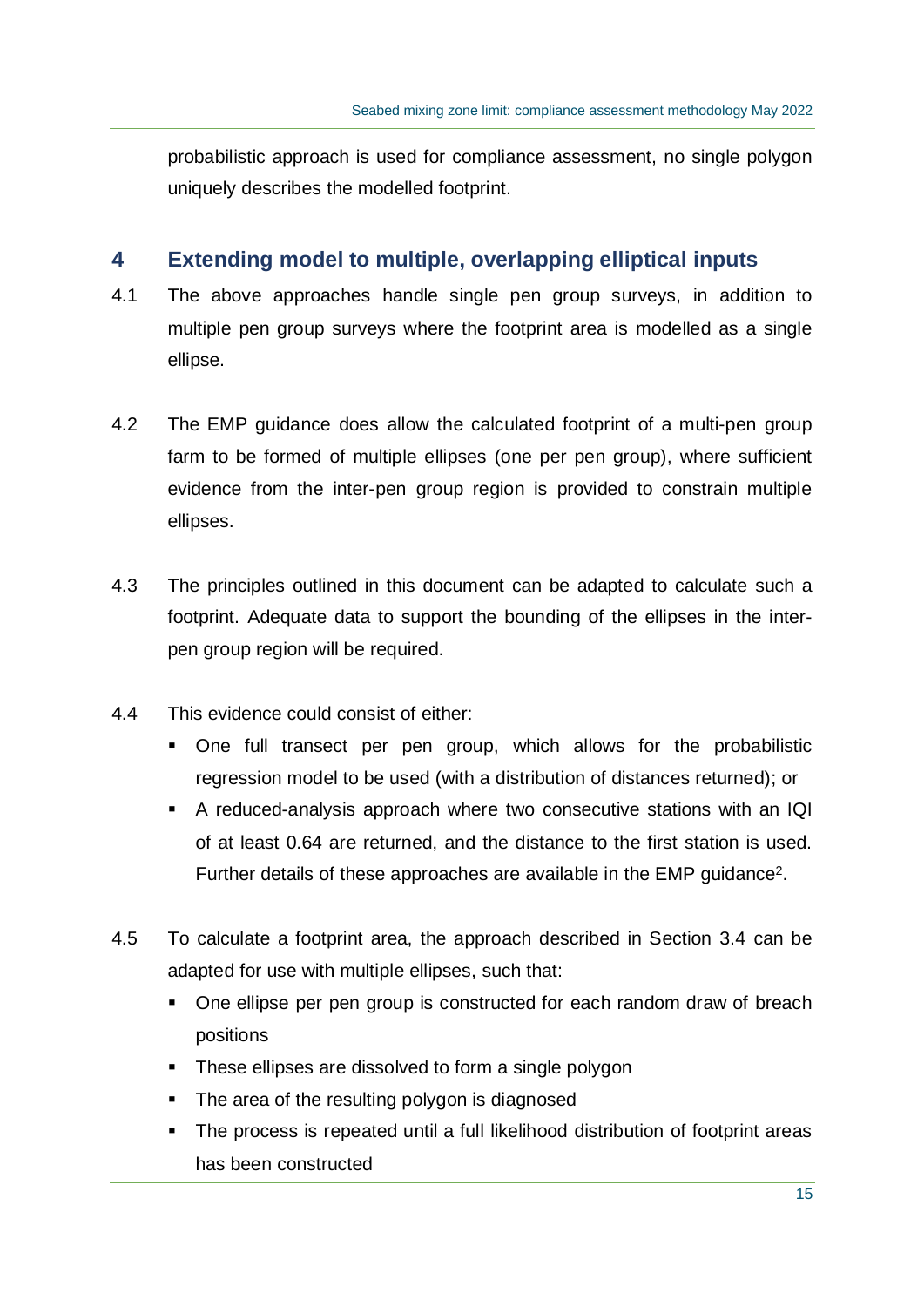$\blacksquare$  P<sub>5%</sub> for this area distribution is then used for compliance assessment purposes, as before.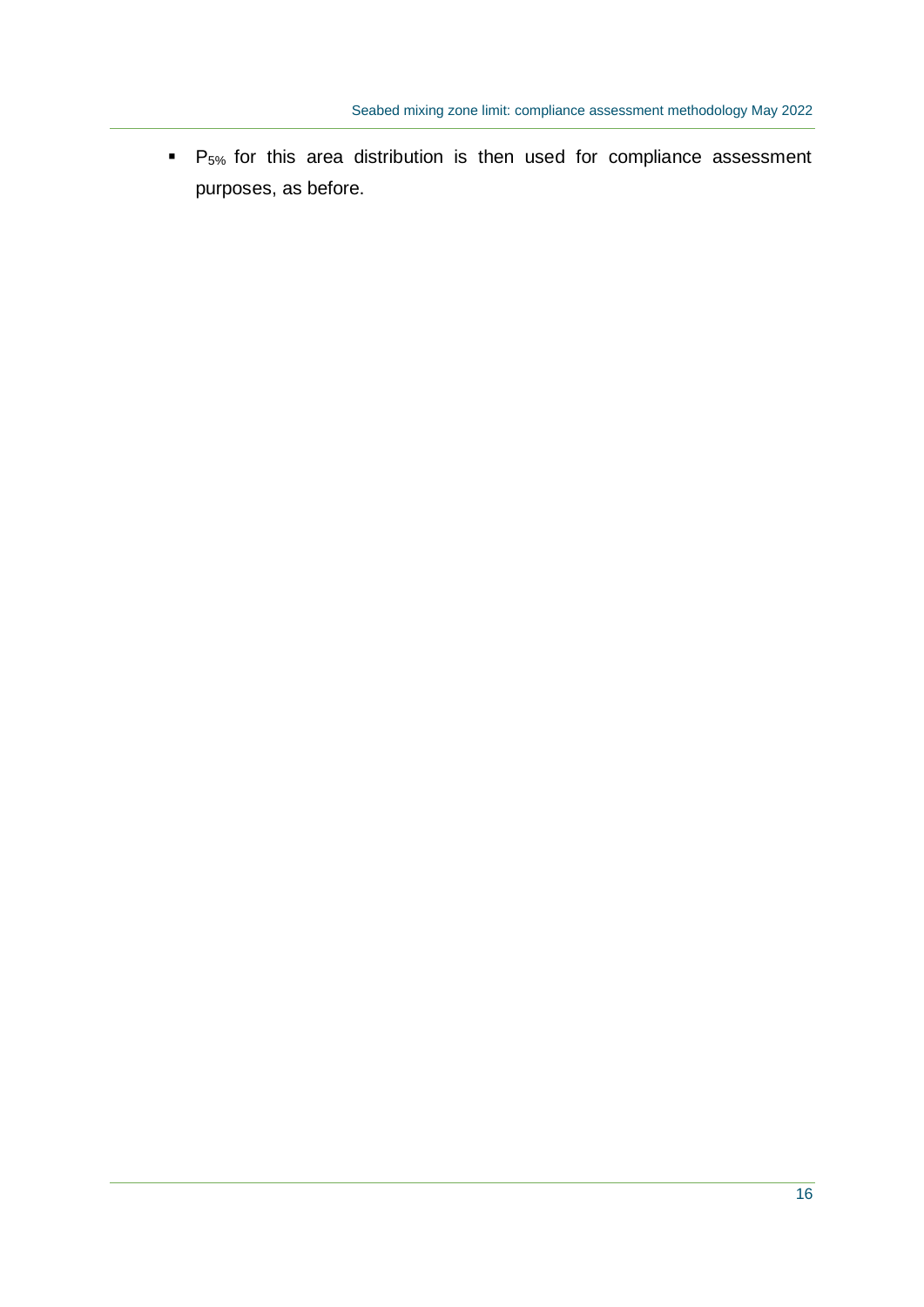| Model                           | <b>Parameterisation</b>                           | No. of<br>parameters |
|---------------------------------|---------------------------------------------------|----------------------|
| <b>Shifted Michaelis-Menten</b> | $f(x) = c + \frac{a - c}{1 + (e/x)}$              | 3                    |
| Four-parameter logistic         | $f(x) = c + \frac{d - c}{1 + \exp(-b(x - e))}$    |                      |
| Five-parameter logistic         | $f(x) = c + \frac{d - c}{(1 + \exp(-b(x - e)))f}$ | 5                    |

### **Appendix – Formulation of non-linear models used**

**Table 1: Formulation of models used. Note that x in all the parameterisations represents the distance from the pen edge.**